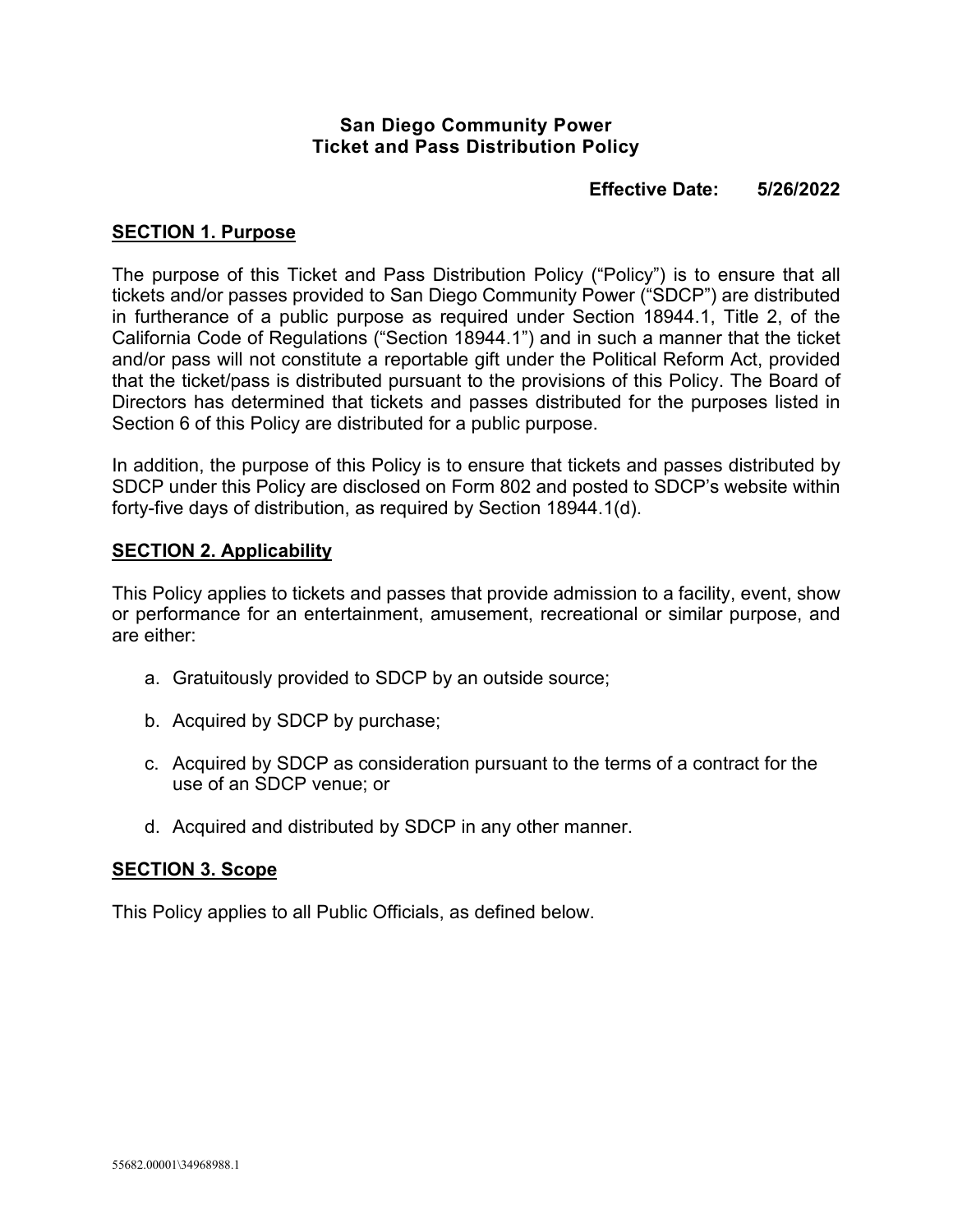# **SECTION 4. Definitions**

Unless otherwise expressly provided herein, words and terms used in this Policy shall have the same meaning as that ascribed to such words and terms in the Political Reform Act of 1974 (Government Code section 81000 et seq., as the same may from time to time be amended) and the Fair Political Practices Commission ("FPPC") Regulations (Title 2, California Code of Regulations, section 18110 et seq., as the same may from time to time be amended).

| <b>Term</b>            | <b>Definition</b>                                                                                                                                                                                                                                                                                                                                                                                                                                                                                                |
|------------------------|------------------------------------------------------------------------------------------------------------------------------------------------------------------------------------------------------------------------------------------------------------------------------------------------------------------------------------------------------------------------------------------------------------------------------------------------------------------------------------------------------------------|
| <b>Public Official</b> | Every member, officer, employee or consultant of SDCP,<br>as defined by Government Code section 82048 and<br>Regulation 18700.3. Such term shall include, without<br>limitation, any Board member, other appointed official,<br>employee, or a consultant required to file an annual<br>Statement of Economic Interests (Form 700).                                                                                                                                                                              |
| Immediate family       | The Public Official's spouse and dependent children.                                                                                                                                                                                                                                                                                                                                                                                                                                                             |
| <b>Ticket</b>          | A "ticket" shall have the meaning set forth in Regulation<br>18946 and referenced in Regulation 18944.1, as each<br>may be amended. The regulations currently define "ticket"<br>as anything that provides access, entry, or admission to a<br>specific future event or function and for which similar<br>tickets are sold to the public to view, listen to, or otherwise<br>take advantage of the attraction or activity for which the<br>ticket is sold and includes any benefits that the ticket<br>provides. |
| Pass                   | A "pass" shall have the meaning set forth in Regulation<br>18946 and referenced in Regulation 18944.1, as each<br>may be amended. The regulations currently define "pass"<br>as a ticket that provides repeated access, entry, or<br>admission to a facility or series of events and for which<br>similar passes are sold to the public.                                                                                                                                                                         |

## **SECTION 5. General Provisions**

- a. Those in violation of this Policy could be subject to disciplinary action up to and including dismissal and/or termination of contract, as described in further detail under the "Violations" section of this Policy.
- b. All questions regarding the interpretation or applicability of this Policy should be directed to Human Resources for clarification.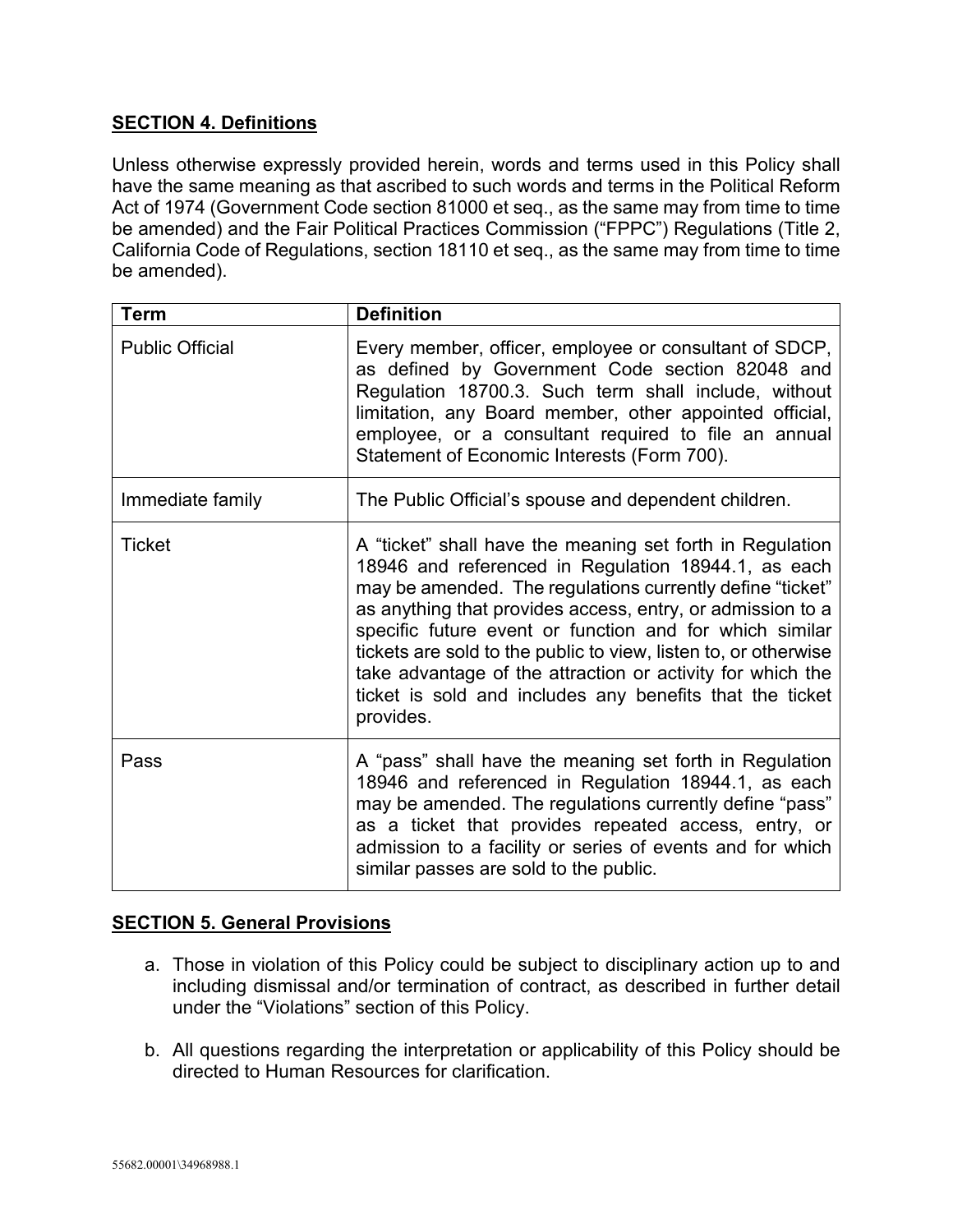- c. The use of complimentary tickets or passes is a privilege extended by SDCP and not the right of any person to which the privilege may from time to time be extended.
- d. Tickets or passes distributed to a Public Official pursuant to this Policy shall not be transferred to any other person, except to members of such Public Official's immediate family solely for their personal use or no more than one guest solely for their attendance at the event.
- e. No person who receives a ticket or pass pursuant to this Policy shall resell or receive compensation for the value of such ticket or pass.
- f. The Chief Executive Officer ("CEO") shall have the authority, in their sole discretion, to establish further procedures for the distribution of tickets or passes in accordance with this Policy or in furtherance of any applicable rule or regulation of the FPPC. All requests for tickets or passes which fall within the scope of this Policy shall be made in accordance with the procedures established by the CEO. The distribution of a ticket or pass by the CEO or their designee shall accomplish one or more of the public purposes set forth in Section 6
- g. The CEO or their designee shall be the "agency head," as that term is used in Section 18944.1, for purposes of implementing the provisions of this Policy under Section 18944.1 and completing and posting the Form 802. In such case, where the CEO desires to obtain a ticket or pass, the Board of Directors authorizes the CEO to exercise SDCP's sole discretion in determining whether the CEO's use or behest of tickets or passes is in accordance with the terms of this Policy.
- h. No ticket or pass gratuitously provided to SDCP by an outside source and distributed to, or at the behest of, a Public Official pursuant to this Policy shall be earmarked by the original source for use by a particular Public Official.
- i. A ticket or pass provided to a Public Official and one guest of the Public Official at which the Public Official performs a ceremonial role, as defined in Regulation 18942.3, on behalf of SDCP must be disclosed on Form 802 as set forth below. Any additional effort by SDCP to either limit or expand permissible ceremonial roles will require that the revised Policy to be forwarded to the FPPC.
- j. The disproportionate use of tickets or passes distributed pursuant to this Policy by a member of the Board of Directors, the CEO, the heads of SDCP departments or divisions, or any appointed officers, is prohibited.
- k. The value of any ticket or pass shall be the fair value of the ticket or pass. The "fair value" is the face value of the ticket or pass, or the price at which the ticket or pass would otherwise be offered for sale to the general public by the operator or host. Where the ticket or pass does not have a face value indicated, or has a face value that is not available to the general public, the fair value of the ticket or pass shall be the price at which the ticket or pass would otherwise be offered for sale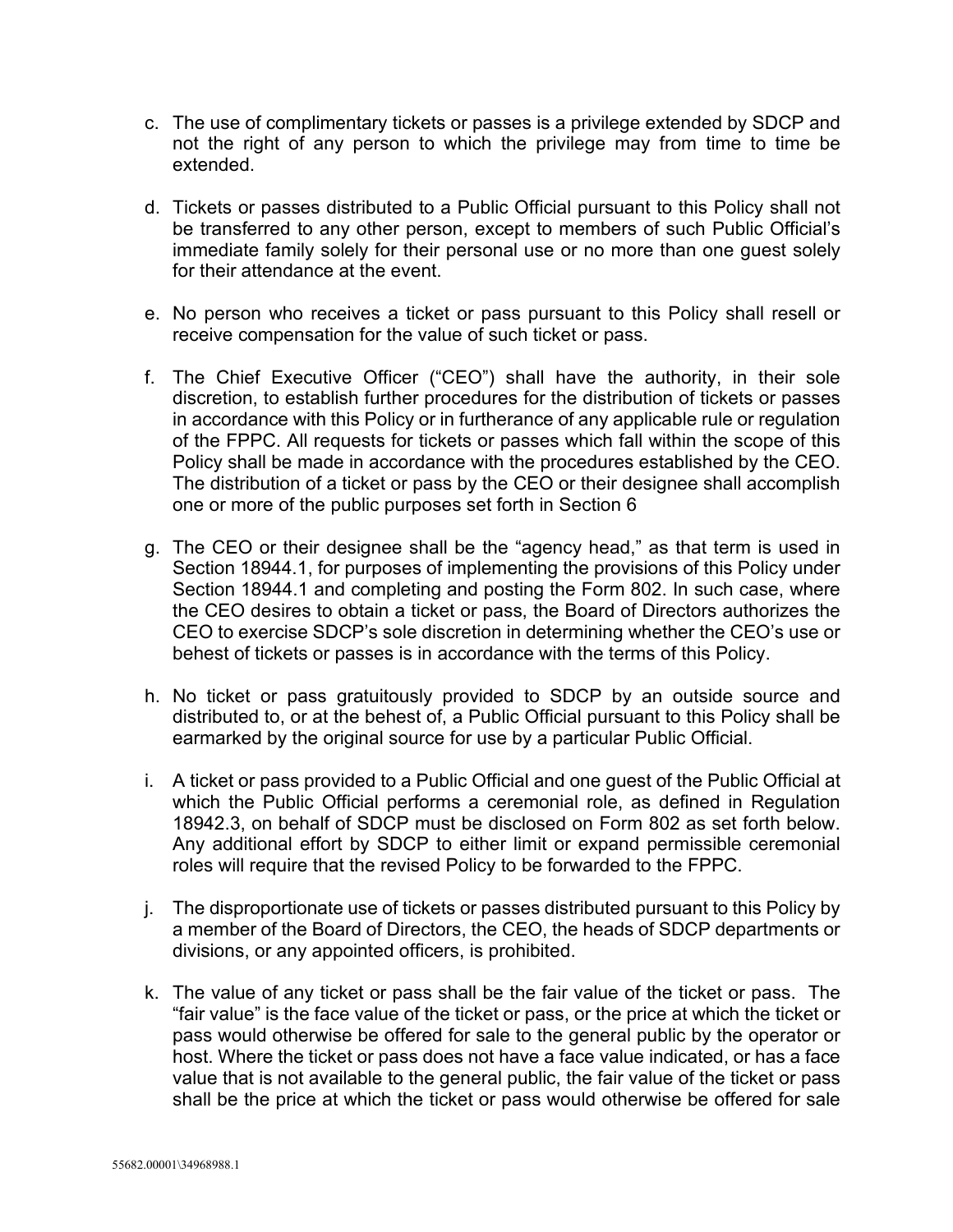to the general public by the operator of the venue or host of the event who offers the ticket or pass for public sale. Where the price indicated on the ticket or pass does not reflect the actual cost for a ticket or pass in a luxury box or suite, the face value is determined by dividing the total cost of the box or suite by the number of tickets or passes available for that box or suite

l. If any paragraph, sentence, clause or phrase of this Policy is held invalid for any reason, said invalidity shall not affect the remaining portions of this Policy.

### **SECTION 6. Public Purposes**

a. Subject to the provisions of this Policy, SDCP shall only provide a ticket and/or pass to a Public Official, or at the behest of a Public Official, to accomplish a public purpose. The following is a list of public purposes SDCP may accomplish through the distribution of tickets or passes. The list is illustrative rather than exhaustive:

- 1) Facilitating the performance of a ceremonial role or function by a Public Official on behalf of SDCP at an event.
- 2) Facilitating the attendance of a Public Official at an event where the job duties of the Public Official require their attendance.
- 3) Promotion of intergovernmental relations and/or cooperation and coordination of resources with other governmental agencies, including, but not limited to, attendance at an event with or by elected or appointed public officials from other jurisdictions, their staff members, and their guests.
- 4) Promotion of local and regional businesses, economic development and tourism activities within SDCP's service area that serve or may potentially serve SDCP's residents, including conventions and conferences.
- 5) Promotion of SDCP-run, sponsored or supported events, activities, or programs.
- 6) Promotion of community programs and resources available to residents within SDCP's service area, including nonprofit organizations and youth programs.
- 7) Marketing promotions highlighting the achievements of local residents and businesses.
- 8) Promotion and marketing of private facilities available for use by residents within SDCP's service area, including charitable and nonprofit facilities.
- 9) Promotion of public facilities available for use by residents within SDCP's service area.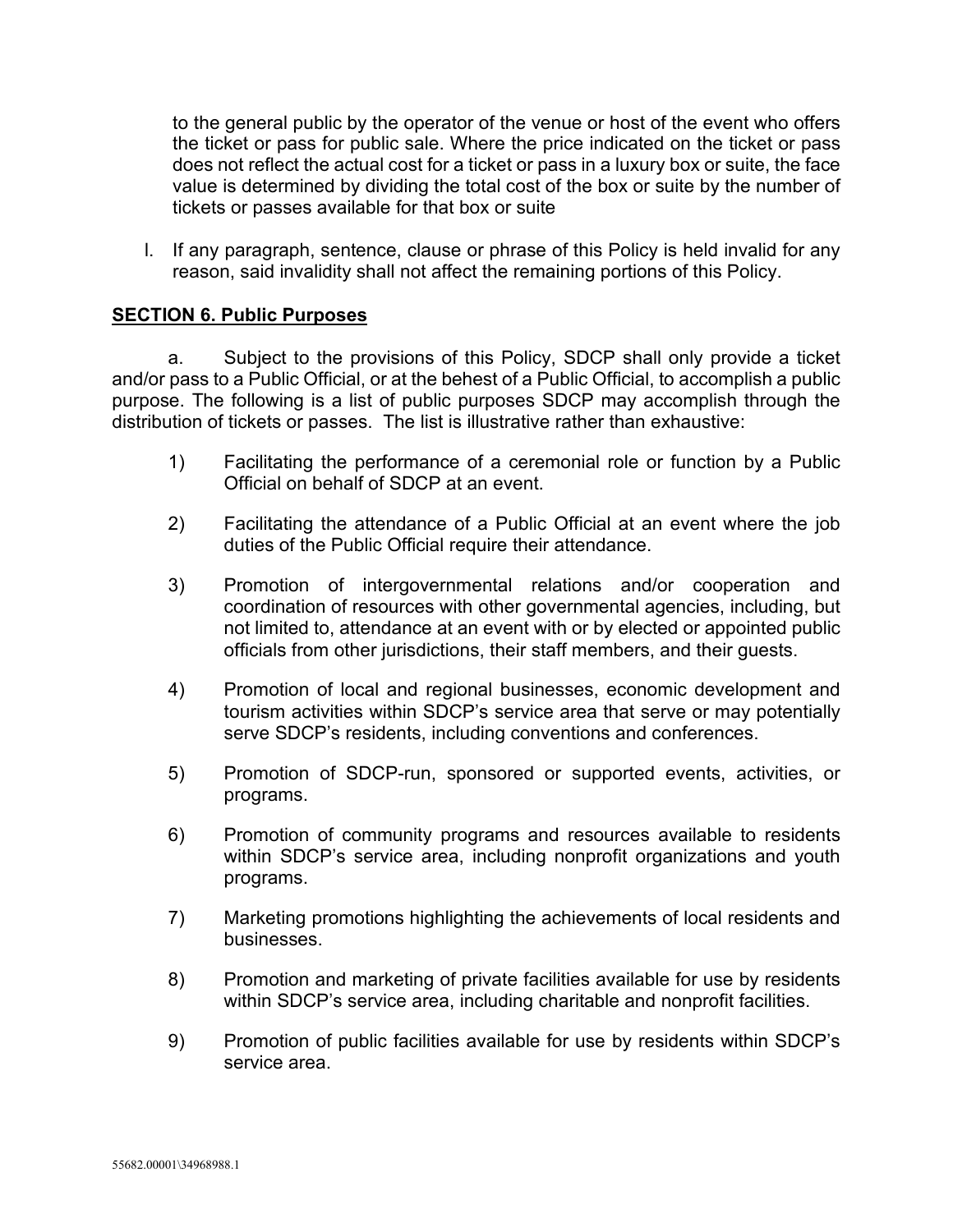- 10) Promotion of SDCP growth and development, including outreach efforts, energy development, and job creation opportunities.
- 11) Promotion of specific SDCP community events provided by or sponsored by SDCP.
- 12) Promotion of any SDCP owned sites or facilities.
- 13) Exchange programs with foreign officials and dignitaries.
- 14) Promotion of SDCP recognition, visibility, and/or profile on a local, state, national or worldwide scale.
- 15) Promotion of SDCP services on a local, state, national or worldwide scale.
- 16) Promotion of open government and/or community relations by Public Official appearances, participation and/or availability at business or community events.
- 17) Sponsorship agreements involving private events where SDCP specifically seeks to enhance SDCP's reputation both locally and regionally by serving as hosts or sponsors providing the necessary opportunities to meet and greet visitors, dignitaries, and residents.
- 18) All written contracts where SDCP, as a form of consideration, has required that a certain number of tickets or passes be made available for SDCP use.
- 19) Employment retention or recognition programs.
- 20) Special outreach programs for veterans, teachers, emergency services, medical personnel and other civil service occupations.
- 21) Encouraging or rewarding significant academic, athletic, or public service achievements by residents or businesses of SDCP's service area.
- 22) Charitable 501(c)(3) fundraisers for the purpose of networking with other community and civic leaders.
- 23) Promotion of and participation in intergovernmental relations and activities.
- 24) Promoting, supporting and/or showing appreciation for programs or services rendered by charitable and non-profit organizations benefiting residents within SDCP's service area.
- 25) Attracting or rewarding volunteer public service.
- 26) Recognizing or rewarding meritorious service by a SDCP employee.
- 27) Promoting enhanced SDCP employee performance or morale.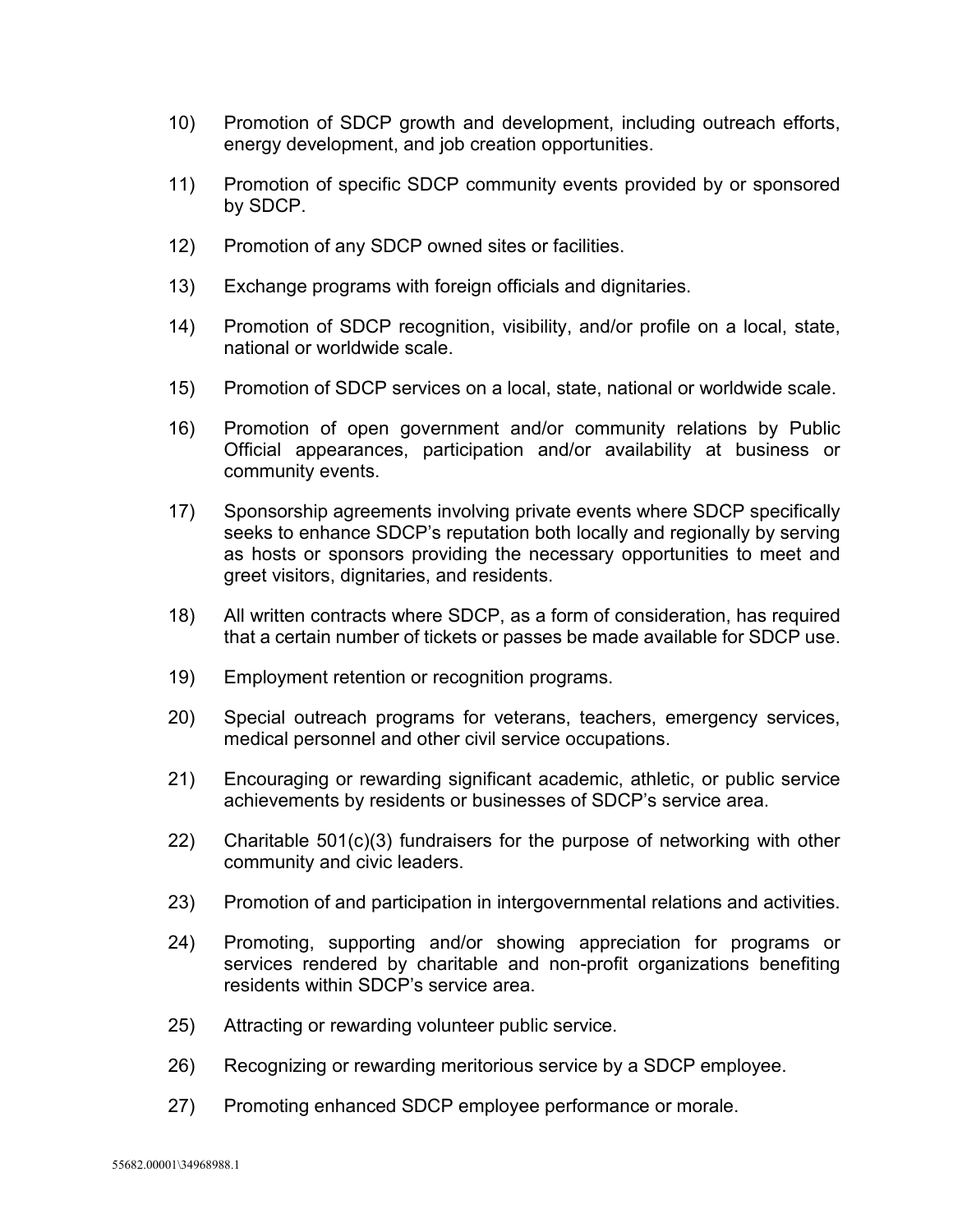- 28) Recognizing contributions made to SDCP by former Board members or SDCP employees.
- 29) Use of a ticket or pass by the spouses of a Public Official in order to accompany them to any of the events listed above.
- 30) Any purpose similar to the above included in any SDCP contract.

b. When a public purpose involves the oversight or inspection of facilities by a Public Official, the Public Official is required to provide a written inspection report and/or recommendation.

c. Subject to the provisions of this Policy, tickets or passes obtained by SDCP pursuant to the terms of a contract or purchased at fair market value may be distributed to Public Officials. Any distribution must accomplish a public purpose in accordance with Section 6(a), above.

d. Any ticket or pass obtained pursuant to Section 6(c) which is distributed to a Public Official, other than an elected official or member of the governing body of SDCP, for the Public Official's personal use, to support general employee morale, retention, or to reward public service is also deemed to serve a public purpose. Such ticket or pass distribution shall be disclosed pursuant to Section 7, below. For purposes of this subsection, "personal use" is defined as use by the Public Official, their family, or no more than one guest.

e. Any Public Official, any member of the Public Official's immediate family, or guest of the Public Official may return any unused ticket to SDCP for redistribution pursuant to this Policy.

f. The provisions of this Policy apply only to benefits the Public Official receives that are provided to all members of the public with the same class of ticket.

## **SECTION 7. Reporting and Disclosure**

a. This Policy shall be posted on SDCP's website in a prominent manner. SDCP shall, within 30 days of adoption or amendment, send to the FPPC by email a website link that displays the Policy. It shall be the duty of the CEO or their designee to ensure SDCP's compliance with Section 18944.1(d) pertaining to the reporting of the distribution of tickets by SDCP.

b. Except as provided in subsections (c) and (d) below, tickets or passes distributed by SDCP to any Public Official pursuant to this Policy must be recorded on Form 802 or, on such alternative form(s) as may from time to time be designated by the FPPC. This form must be maintained as a public record, and be subject to inspection and copying as required under Government Code section 81008(a). Within 45 days of distributing a ticket or pass, SDCP must post these forms on its website and email a website link to the FPPC that displays the form, and the form must contain the information required by Section 18944.1 (d).